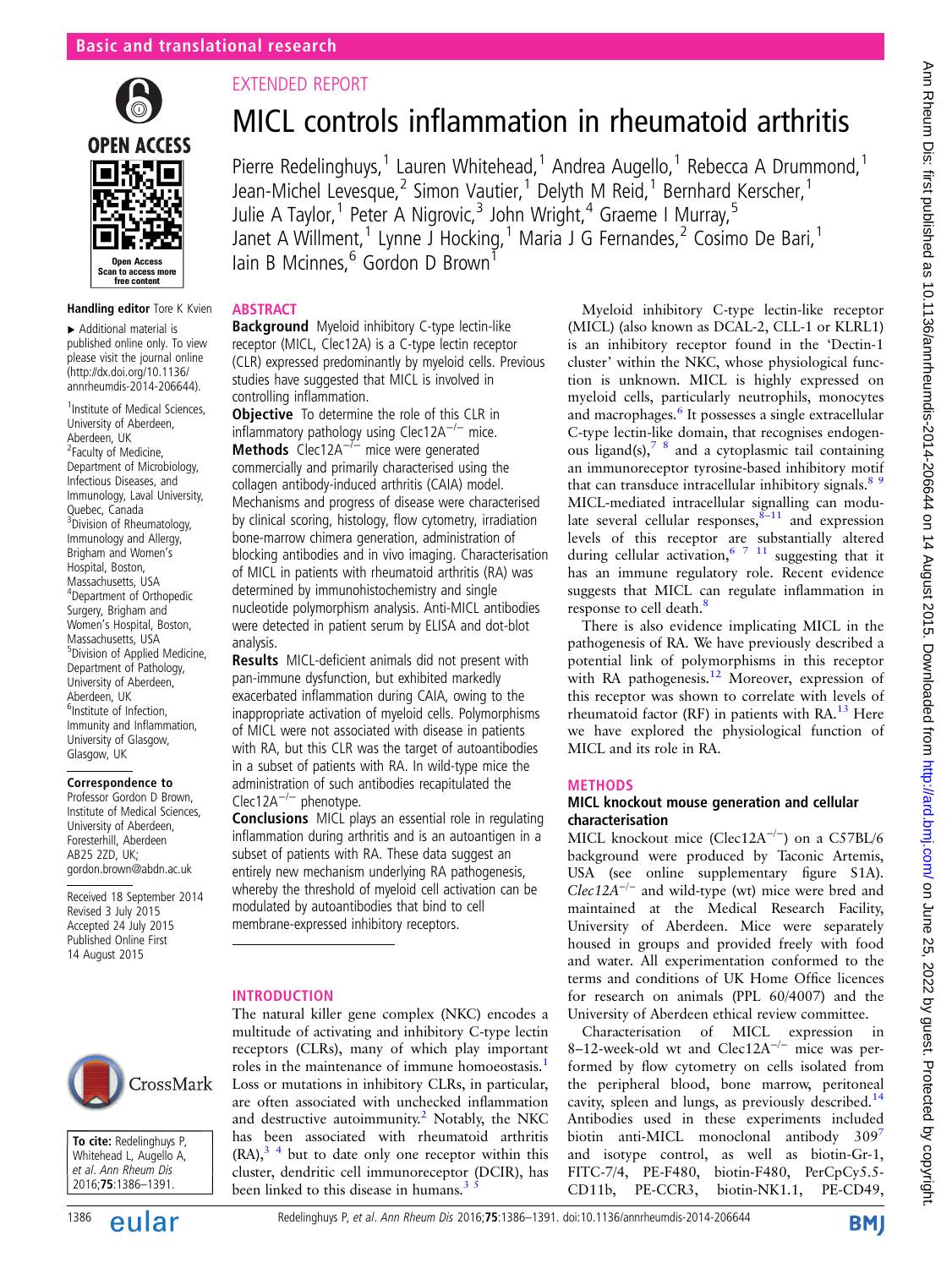Basic and translational research

<span id="page-1-0"></span>PerCpCy5.5-B220, PE-CD19, PerCpCy5.5-CD3, biotin-CD4, FITC-CD8, biotin-CD11c, PerCpCy5.5-Gr-1, APC-Ly6G, PE-CD11b, PE-Ly6G, PECy7-CD11b, Alexa Fluor 488 anti-STAT5, APC-streptavidin (all from BD Biosciences), and Alexa Fluor 700-F4/80 (BioLegend). Flow cytometry was undertaken using a BD LSRFortessa cell analyser and data analysed using FlowJo.

## Models of inflammation and infection

Mice were injected intraperitoneally (IP) with 1.0 mL Brewer's thioglycollate broth (BD Biosciences) or challenged intratracheally with either 100 ng lipopolysaccharide (LPS) or  $1\times10^{7}$ highly purified  $β1,3$ -glucan particles.<sup>[15](#page-5-0)</sup> Cellular inflammation was analysed by flow cytometry 24 h later, unless otherwise indicated. To characterise resistance to systemic infection, mice were injected intravenously (IV) with Candida albicans SC5314, and fungal burdens and survival determined as described previously.[16](#page-5-0) The role of MICL in adaptive immunity was explored by adoptively transferring  $3\times10^6$  carboxyfluoresceinsuccinimidyl ester-labelled CD45.1+ CD4+ OT.II cells into gendermatched recipient mice, which were subsequently immunised with 50  $\mu$ g ovalbumin (Hyglos GmBH) in complete Freund's adjuvant (Difco). OT.II T cell responses were characterised at day 4 after immunisation by flow cytometry.

## Collagen antibody-induced arthritis

Mice were injected IV with 4 mg of ArthritoMab monoclonal antibody cocktail (MD Biosciences), and then IP 3 days later with 100 μg LPS (MD Biosciences). In some experiments, 0.7 mg of anti-MICL or isotype control antibodies were administered IP every 24 h from day 4 to day 13. Daily clinical scoring was undertaken using a scale of 0 (no visible signs of redness or swelling) to 4 (extensive swelling with signs of deformity). To generate radiation chimeras, animals received 2×500 rad (IBL437C irradiator, Cis Bio International) and were then reconstituted with  $2-4\times10^6$  bone marrow cells from donor mice. For histology, joints were isolated, fixed, decalcified, sectioned and stained with H&E. In vivo imaging was performed using a Bruker in vivo MS FX Pro imager, after a single IV administration of OsteoSense 680EX (NEV10020EX, PerkinElmer, UK), 24 h before the start of the collagen antibody-induced arthritis (CAIA) protocol. Twenty-four hours before image acquisition, animals were also injected IV with ProSense 750EX (NEV10001EX, PerkinElmer, UK).

## Human samples

Immunohistochemistry was performed on synovial tissue sections from patients with RA using CD163 (AbD Serotec), antihuman MICL (anti-hMICL)  $HB3<sup>6</sup>$  or an IgG1 isotype control



Figure 1 Myeloid inhibitory C-type lectin-like receptor (MICL) deficiency does not result in pan-immune dysfunction. (A) Flow cytometry analysis of MICL expression in the bone marrow of wild-type (wt) and mClec12A<sup>-/-</sup> mice, as indicated. Time course analysis of (B) MICL expression and (C) cellular composition in the peritoneal cavity after thioglycollate administration. Data are pooled from at least two independent experiments and in (C) are the mean±SEM (n≥10). (D) Pulmonary neutrophil recruitment 24 h after the administration of LPS or glucan particles, as indicated. Data are pooled from two independent experiments (n=8) and expressed as mean±SEM. (E) Loss of MICL does not affect survival or kidney fungal burdens during systemic infection with Candida albicans (n≥10). (F) Loss of MICL does not affect the development of adaptive immunity. Characterisation of the number, division and activation of adoptively transferred OT.II T-cells in the draining (d) and non-draining (nd) lymph nodes of wild-type (wt) and Clec12A−/<sup>−</sup> animals, 4 days after immunisation with ovalbumin and complete Freund's adjuvant. Shown are pooled data from at least two independent experiments (n>10). CFU, colony-forming units; CFSE, carboxyfluoresceinsuccinimidyl ester; ko, knockout; ns, not significant; LPS, lipopolysaccharide; MFI, mean fluorescence intensity; PMN, polymorphonuclear leukocyte; SSC, side scatter.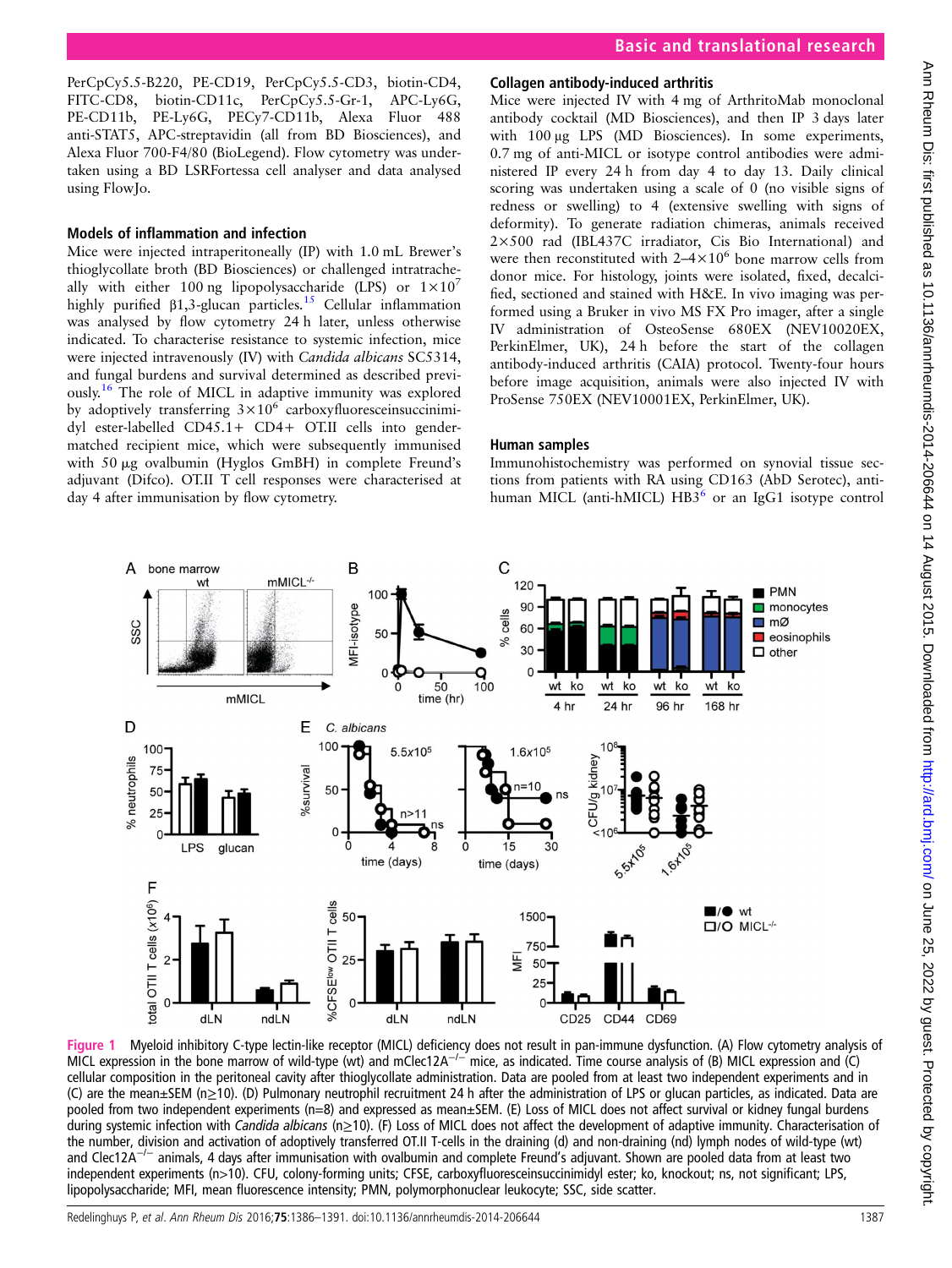## <span id="page-2-0"></span>Basic and translational research

(Sigma, Oakville, Ontario, Canada). Western blotting of synoviocyte cell suspensions with anti-MICL HB3 and horseradish peroxidase-conjugated sheep anti-mouse IgG was performed using standard methodology. Anti-hMICL was detected in serum samples of controls and patients with RA by ELISA, using immobilised highly purified recombinant Fc-hMICL (see online [supplementary](http://ard.bmj.com/lookup/suppl/doi:10.1136/annrheumdis-2014-206644/-/DC1) figure  $S2A$ <sup>[6](#page-5-0)</sup> or Fc-Dectin-1.<sup>[17](#page-5-0)</sup> Bound antibodies were detected using horseradish peroxidase-conjugated goat anti-human IgG F(ab')<sub>2</sub> fragment (Jackson ImmunoResearch). Specificity of this assay could be demonstrated by inhibition of serum antibody binding with the addition of soluble Fc-MICL (see online [supplementary](http://ard.bmj.com/lookup/suppl/doi:10.1136/annrheumdis-2014-206644/-/DC1) figure S2B). For dot blots, serum samples were used to probe recombinant histidine-tagged hMICL or histidine-tagged human C-type lectin superfamily member 8 (ClecSF8; Creative Biomart), immobilised on nitrocellulose membranes and then detected with peroxidaseconjugated goat anti-human IgG  $F(ab')_2$  fragment (Jackson ImmunoResearch) or mouse anti-His monoclonal antibody (Qiagen).

Serum samples from patients with RA (see online supplementary table S3) were obtained with consent from the Institute of Infection, Immunity and Inflammation Research Tissue Bank, Gartnavel General Hospital, Glasgow, UK and with ethical approval from the West of Scotland research ethics service. Serum samples were also obtained from consenting healthy donors with the approval of the College of Life Sciences and Medicine ethics review board, University of Aberdeen.

#### Statistical analysis

Two group analyses were performed using Student t tests, whereas one-way analysis of variance with Bonferroni's multiple comparison test was used for multiple comparisons. Survival was assessed by the log-rank test. All statistical analyses were performed with GraphPad Prism software V.5.04.

#### RESULTS

## MICL deficiency does not result in pan-immune regulatory dysfunction

To explore a possible immune regulatory role for MICL, we generated Clec12A<sup> $-/-$ </sup> mice using conventional gene targeting, and confirmed the deletion of exons 1–4 of the gene encoding

Figure 2 Exacerbation of collagen antibody-induced arthritis (CAIA) in Clec12A−/<sup>−</sup> mice. (A) Severity scores over time during CAIA. Shown are the mean±SEM of pooled data from six independent experiments (n>42). \*p<0.05. (B) Representative histopathology of the ankle joints at day 10 after immunisation. (C) In vivo imaging and measurement of inflammation during CAIA at day 17 after immunisation with ProSense (n=6). MICL, myeloid inhibitory C-type lectin-like receptor; wt, wild-type.

this receptor (Clec12A), corresponding to the cytoplasmic tail, transmembrane, stalk and part of the C-type lectin domain, by Southern blot and PCR analyses (see online [supplementary](http://ard.bmj.com/lookup/suppl/doi:10.1136/annrheumdis-2014-206644/-/DC1) fi[gure](http://ard.bmj.com/lookup/suppl/doi:10.1136/annrheumdis-2014-206644/-/DC1) S1 and data not shown). Flow cytometry of cells and tissues confirmed that MICL expression was abrogated (fi[gure 1A](#page-1-0) and see online [supplementary](http://ard.bmj.com/lookup/suppl/doi:10.1136/annrheumdis-2014-206644/-/DC1) figure S3). The MICLknockout mice were viable and had normal bone marrow (see online supplementary table S1) and peripheral blood leucocyte counts (see online supplementary table S2). Notably, unlike other inhibitory CLRs, including DCIR,<sup>[18](#page-5-0)</sup> Clec12A<sup>-/-</sup> mice did not exhibit any gross abnormalities during the first 12 months of life (data not shown), suggesting that loss of MICL does not result in the spontaneous development of autoimmunity.

To evaluate immune regulatory functionality, we first explored the effect of MICL deficiency in a model of sterile peritonitis induced by thioglycollate. After in vivo challenge, peritoneal expression of MICL on leucocyte subsets reached a peak at 4 h and then slowly decreased over time (fi[gure 1](#page-1-0)B). Characterisation of the composition of the cellular infiltrates in the Clec12A−/<sup>−</sup> mice at several time points did not, however, reveal any defects in inflammation (fi[gure 1](#page-1-0)C). Moreover, MICL deficiency had no effect on peritoneal inflammation induced by several other stimuli (see online [supplementary](http://ard.bmj.com/lookup/suppl/doi:10.1136/annrheumdis-2014-206644/-/DC1) fi[gure](http://ard.bmj.com/lookup/suppl/doi:10.1136/annrheumdis-2014-206644/-/DC1) S4). In addition, the knockout mice did not exhibit any abnormalities in pulmonary inflammation induced by various agonists (fi[gure 1](#page-1-0)D and see online [supplementary](http://ard.bmj.com/lookup/suppl/doi:10.1136/annrheumdis-2014-206644/-/DC1) figure S4), or resistance to systemic infection, using a fungal infection model (fi[gure 1E](#page-1-0)). Although MICL has been shown to regulate dendritic cell function and influence the development of adaptive immunity,<sup>[10 19](#page-5-0)</sup> we did not detect any differences in the number, division or activation of antigen-specific CD4+ T cells in the draining lymph nodes of immunised Clec12A−/<sup>−</sup> mice (fi[gure 1F](#page-1-0)). Consistent with previous reports using another knockout mouse line,<sup>[8](#page-5-0)</sup> we concluded that Clec12A<sup> $-/-$ </sup> mice do not exhibit pan-immune regulatory dysfunction.

## MICL is required to control inflammation in murine models of collagen antibody-induced arthritis

We next examined the effects of MICL deficiency during CAIA. This model was chosen as it induces an inflammatory polyarthritis reminiscent of the human disease and works efficiently on

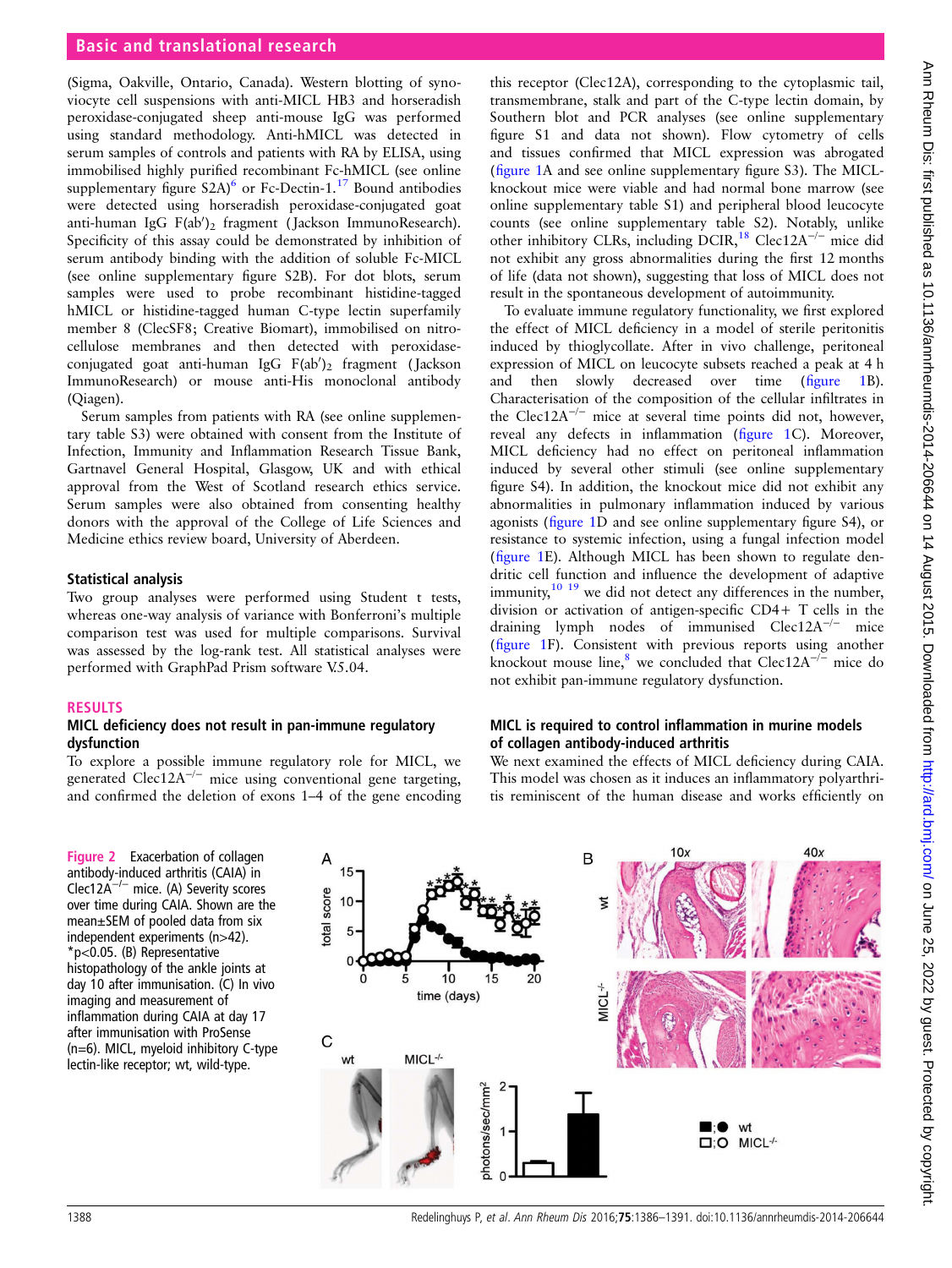Figure 3 Exacerbated collagen antibody-induced arthritis (CAIA) in Clec12A−/<sup>−</sup> mice stems from inappropriate myeloid cell activation. (A) Percentage of  $Gr-1<sup>hi</sup>CD11b<sup>hi</sup>$ neutrophils and (B) expression of phosphorylated Stat-5 (pY694) at day 10 after immunisation. Data are shown as mean±SD. (C) Development of CAIA in reconstituted irradiated bone marrow chimeras, as indicated (ko, knockout; wt, wild-type). Shown are mean±SEM of pooled data from four independent experiments (n=8–24). \*p<0.05. MICL, myeloid inhibitory C-type lectin-like receptor.



the C57BL/6 background.<sup>[20](#page-5-0)</sup> In contrast to our results described above, we elicited substantial regulatory deficit during CAIA in Clec12A−/<sup>−</sup> mice (fi[gure 2A](#page-2-0)). The peak of disease occurred around day 7 in wt mice and subsequently resolved around day 13. In the Clec12A<sup> $-/-$ </sup> mice disease severity was enhanced, with a delayed zenith response (till day 11) and failed to resolve such that, by day 20, animals still exhibited considerable articular inflammation (fi[gure 2A](#page-2-0)). Histological analysis showed mixed leucocytic inflammatory infiltrates and signs of periarticular bone erosion in the joints of the knockout mice (fi[gure 2B](#page-2-0)). In vivo imaging revealed increased bone remodelling (see online [supplementary](http://ard.bmj.com/lookup/suppl/doi:10.1136/annrheumdis-2014-206644/-/DC1) figure S5) and inflammation (fi[gure 2C](#page-2-0)) in the MICL-deficient animals. Together, these data suggest that MICL plays a fundamental role in controlling the pathology of CAIA.

To gain mechanistic insight, we characterised the peripheral blood of wild-type and MICL-deficient mice during CAIA. We observed a significant reduction in Gr-1<sup>hi</sup>CD11b<sup>hi</sup> neutrophils in the Clec12A<sup> $-/-$ </sup> mice, consistent with the increased inflammation seen in these animals (figure 3A and online [supplementary](http://ard.bmj.com/lookup/suppl/doi:10.1136/annrheumdis-2014-206644/-/DC1) fi[gure](http://ard.bmj.com/lookup/suppl/doi:10.1136/annrheumdis-2014-206644/-/DC1) S6). In line with the loss of an inhibitory receptor,  $\frac{5}{3}$ MICL-deficient cells expressed increased phosphorylated STAT-5 during CAIA (figure 3B), indicating enhanced myeloid cell activation, $9$  a phenotype similar to that seen in mice lacking the related receptor, DCIR.<sup>[18](#page-5-0)</sup>

To confirm that the phenotype of the Clec12A<sup> $-/-$ </sup> mice stemmed from the myeloid compartment, we generated irradiation-derived bone marrow chimeric mice (figure 3C and see online [supplementary](http://ard.bmj.com/lookup/suppl/doi:10.1136/annrheumdis-2014-206644/-/DC1) figure S7). Reconstitution of wild-type or Clec12A−/<sup>−</sup> mice with MICL-knockout bone marrow exacerbated CAIA and prevented resolution of the disease, as before (figure 3C, right panels). In contrast, there was a reversion to normal progression and resolution of CAIA in  $Clec12A^{-/-}$ animals that had received wild-type bone marrow (figure 3C, left panels). These data demonstrate that the phenotype of Clec12A−/<sup>−</sup> mice during CAIA stems from inappropriate regulation of myeloid cells.

## MICL is an autoantigen in a subset of patients with RA

To translate the relevance of these observations to human disease, we first examined the expression of hMICL in the synovium of patients with RA and controls, using monoclonal anti-bodies which are specific for human MICL.<sup>[6](#page-5-0)</sup> Immunohistochemical analysis disclosed the presence of hMICL

in the synovial lining layer and in scattered subsynovial cells of patients with RA, but that there was little or no expression in non-inflamed synovium (figure 4A). Western blotting of RA synovial cell lysates further confirmed expression of the various glycoforms of  $MICL<sup>6</sup>$  $MICL<sup>6</sup>$  $MICL<sup>6</sup>$  (see online [supplementary](http://ard.bmj.com/lookup/suppl/doi:10.1136/annrheumdis-2014-206644/-/DC1) figure S8). Staining of serial sections with CD163 suggested that MICL was expressed on cells of the macrophage/monocytic linage in inflamed synovial tissue (figure 4B).

The gene cluster in which MICL is located has been linked with  $\overline{RA}^{3.5}$  and we recently reported that polymorphisms of hMICL could potentially be associated with this disease.<sup>12</sup> We reassessed the contribution of this gene within the much larger cohort of the Wellcome Trust Case Control Consortium.<sup>[21](#page-5-0)</sup>



Figure 4 Myeloid inhibitory C-type lectin-like receptor (MICL) is expressed on myeloid cells during human rheumatoid arthritis (RA). (A) Immunohistochemical analysis of expression of hMICL (brown) in haematoxylin-stained synovial tissue sections from three patients with RA (top panels) and non-inflamed synovium from a patient with osteoarthritis (bottom panels). (B) Immunohistochemical analysis of serial sections of RA synovium probed for CD163 or αhMICL, as indicated. Sections were counterstained with haematoxylin. Scale bar, 50 μm.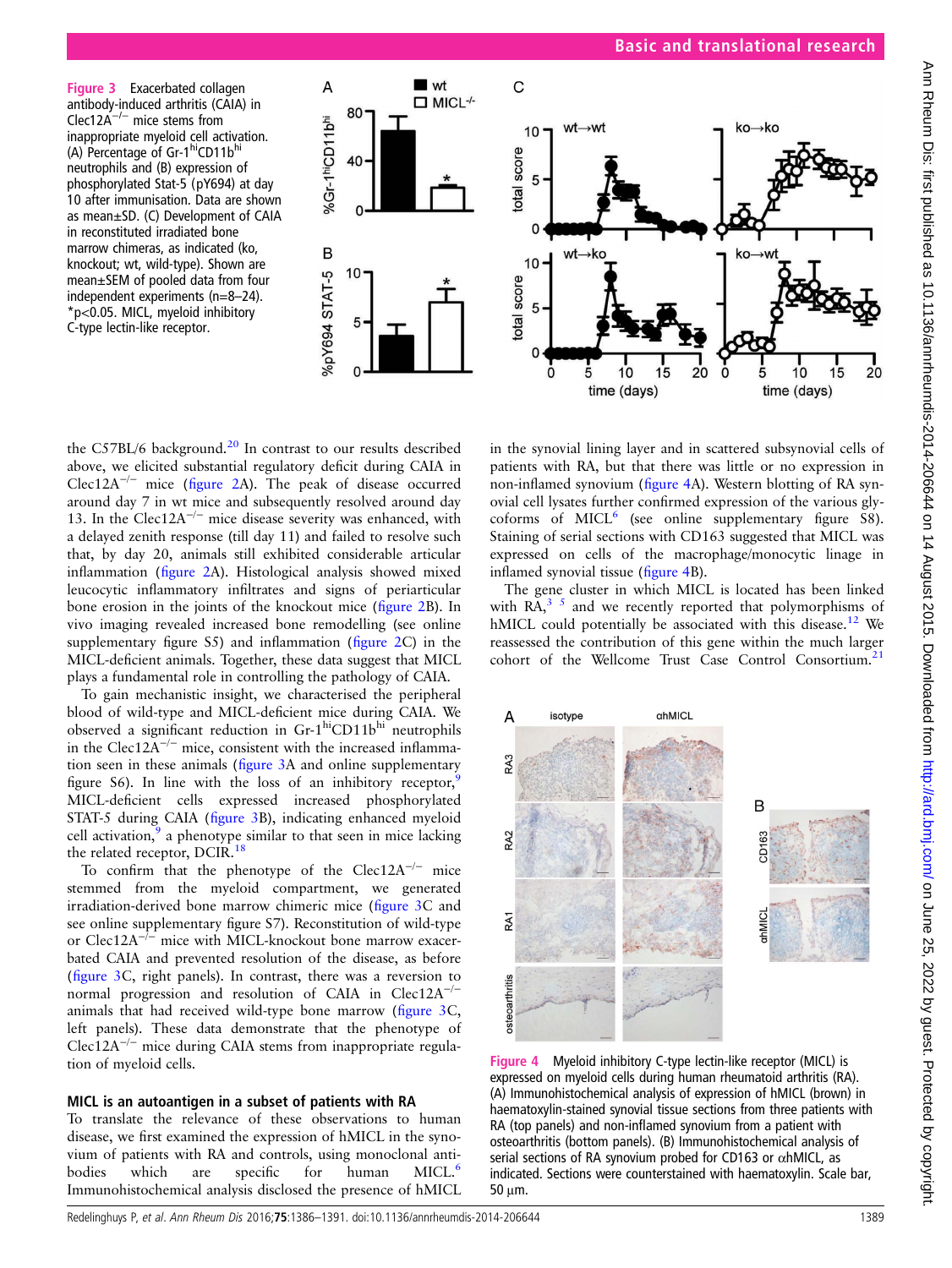

Figure 5 Association between single nucleotide polymorphisms (SNPs) near Clec12A and rheumatoid arthritis (RA) in the Wellcome Trust Case Control Consortium (WTCC). Tests of genetic association with RA were performed as part of the WTCC.<sup>21</sup> For SNPs in and around the Clec12A locus, the −log10 (p value) from each association test is plotted against SNP chromosomal location (red dot). The purple diamond indicates rs536957 (p=0.81; OR=0.99 (95% CI 0.88 to 1.10)), which is perfectly correlated in this dataset with rs1323461, the Clec[12](#page-5-0)A variant previously associated with RA.<sup>12</sup> Recombination rates across the region are given by the blue line; and RefSeq gene locations are indicated by green arrows. No variants in this region achieved genome-wide significance.

However, there was no genome-wide significant association of any polymorphism in and around Clec12A with RA (figure 5).

Expression of hMICL has also been correlated with raised levels of  $RF<sub>13</sub>$  $RF<sub>13</sub>$  $RF<sub>13</sub>$  so we next explored the possibility that hMICL was a target of autoantibodies in patients with RA. Notably, we could demonstrate serum reactivity to hMICL in more than 60% of patients with RA tested by ELISA, and no reactivity in healthy controls (figure 6A). These serum samples were selected at random from a small cohort of RF-positive and anti-citrullinated protein antibody (APCA)-positive patients with RA (see online supplementary table S3). To confirm this observation by an alternative method, we also directly demonstrated this serum reactivity by dot-blot analysis under native conditions

(figure 6B). Serum reactivity was abolished under non-native conditions (see online [supplementary](http://ard.bmj.com/lookup/suppl/doi:10.1136/annrheumdis-2014-206644/-/DC1) figure S9). We did not detect any correlation between serum antibody levels and C-reactive protein levels or 28-joint count Disease Activity Scores in these patients (see online [supplementary](http://ard.bmj.com/lookup/suppl/doi:10.1136/annrheumdis-2014-206644/-/DC1) figure S10). Thus, these data demonstrate that a subset of patients with RA develop autoantibodies to MICL.

To determine whether anti-MICL antibodies could functionally influence the progression of arthritis, we turned to our animal models. For these experiments, we administered anti-mMICL monoclonal antibodies IP every 24 h from day 4 to day 13, after induction of CAIA in wild-type mice. We have previously described these antibodies and shown that they are spe-cific for murine MICL.<sup>[7](#page-5-0)</sup> Remarkably, administration of these monoclonal antibodies increased the severity of the disease and prolonged its duration, reminiscent of the phenotype seen in the Clec12A<sup> $-/-$ </sup> mice (figure 6C). Thus these results demonstrate that antibodies to MICL can exacerbate arthritic inflammation.

## **DISCUSSION**

Myeloid cells are considered central to RA pathogenesis. $^{22}$  $^{22}$  $^{22}$  In this study we show that MICL can directly regulate the activation of myeloid lineage cells in inflammatory articular responses. The increased pSTAT-5 levels seen in the Clec12A knockout mice, and the previously demonstrated ability of MICL to control cellular responses,  $89$  indicate that the inhibitory signalling induced by this receptor is essential to control inflammation during CAIA. These functions of MICL are probably triggered following the recognition of cell death, $\delta$  which occurs in the synovium during active inflammation.<sup>[22](#page-5-0)</sup>

Although MICL is not genetically associated with RA in humans (Okada et  $a l^{23}$  $a l^{23}$  $a l^{23}$  and this study), we have discovered that this receptor is the target of autoantibodies in a subset of these patients. Although our cohort size was small, the production of autoantibodies, particularly ACPA, is a key feature in RA, and they serve as important diagnostic and prognostic indicators. $^{22}$  $^{22}$  $^{22}$ Recently, direct functional activities mediated by ACPA—for example, via FcR dependent pathways, and osteoclast

Figure 6 Myeloid inhibitory C-type lectin-like receptor (MICL) is an autoantigen in human rheumatoid arthritis (RA). (A) ELISA-based analyses of anti-hMICL reactivity in serum samples from patients with RA and healthy donors. (B) Dot-blot analysis of reactivity to his-tagged MICL (hMICL) and control proteins in two patients with RA and a normal control. (C) Exacerbation of collagen antibody-induced arthritis in wild-type mice after the intraperitoneal administration of anti-mMICL and isotype control monoclonal antibodies, as described in 'Methods'. Shown are pooled data from two independent experiments (n=10).  $p<0.05$ .